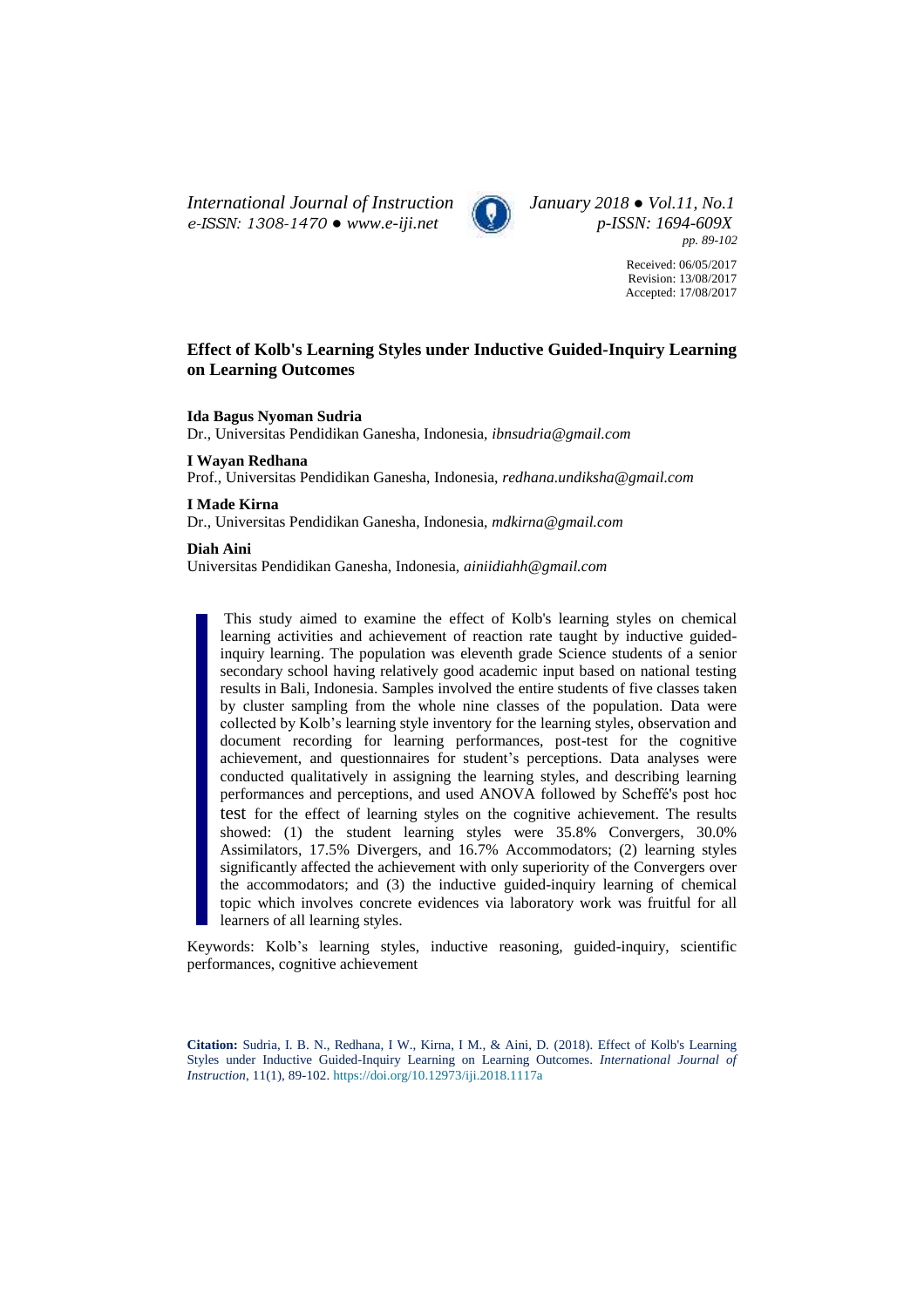### **INTRODUCTION**

Student learning achievement depends on various factors, but the effect of learning styles is on question (Cuevas, 2015; Ulstad, Halvari, Sørebø, & Deci, 2016; Tatar, Tüysüz, Tosun, & İlhan). Learning style constitutes preferred ways of learning in terms of absorbing, managing, and processing information which is obtained either by remembering, reasoning, and/or problem solving. Kolb's model of learning styles was developed on the basis of Kolb's experiential learning cycle phases (Kolb, Boyatzis, & Mainemelis, 2000) involving concrete experience (CE), reflective observation (RO), abstract conceptualization (AC), and active experimentation (AE) which aligned with the phases of scientific learning. Kolb Learning styles consist of four learning styles: Divergers, Assimilators, Convergers, and Accommodators. Learners are most successfully learning through concrete experiences and reflective observation for the Divergers, through reflective observation and abstract conceptualization for the Assimilators, through abstract conceptualization and active experiments for the Convergers, and through concrete experiences and active experimentation for the Accommodators.

Effective learning of science is recommended through investigative learning (Bruner in Shen, 2007). Moreover a variety of innovative learning models such as the models of inquiry learning, problem-based learning, and project-based learning which consider characteristics of the material and thinking patterns are recommended in developing a learning strategy (Akpan & Beard, 2016; Ulstad et al., 2016). However, no one learning strategy is well-matched to all learning situations. Efforts to synchronize the student's learning style, learning model, and the material characteristics should be done to achieve optimal learning outcomes. Learning through inquiry will be successful if the learners have inquiry skill, but students of secondary schools commonly have not accurately had inquiry skills yet, and/or prefer guided inquiry learning (Bunterm et al., 2014; Sadeh & Zion, 2012). In such conditions the use of guided inquiry model needs to be precisely investigated.

Sudria & Sya'ban (2015) conducted concept analysis using Herron's format (Herron, 1977) and found that chemical topic of reaction rate for secondary school mostly deals with basic concepts belonging to concepts with no problems or concrete concepts, concepts based on the principles, and concepts with abstract attributes but have concrete examples. Furthermore, Sudria & Sya'ban (2015) succeeded to develop prototype of inductive guided-inquiry learning tools on the reaction rate topic considering the characteristics of the identified concepts.

Assessment of scientific learning considers learning activities and situations, and achievement. The quality of learning would evolve in learning activities and formative assessment or post-test scores which attribute to scientific learning targets such as scientific conceptions (Redhana, et al., 2017). This study examined the influence of Kolb's learning styles on learning activities and learning achievement of students through guided-inquiry learning model with inductive reasoning.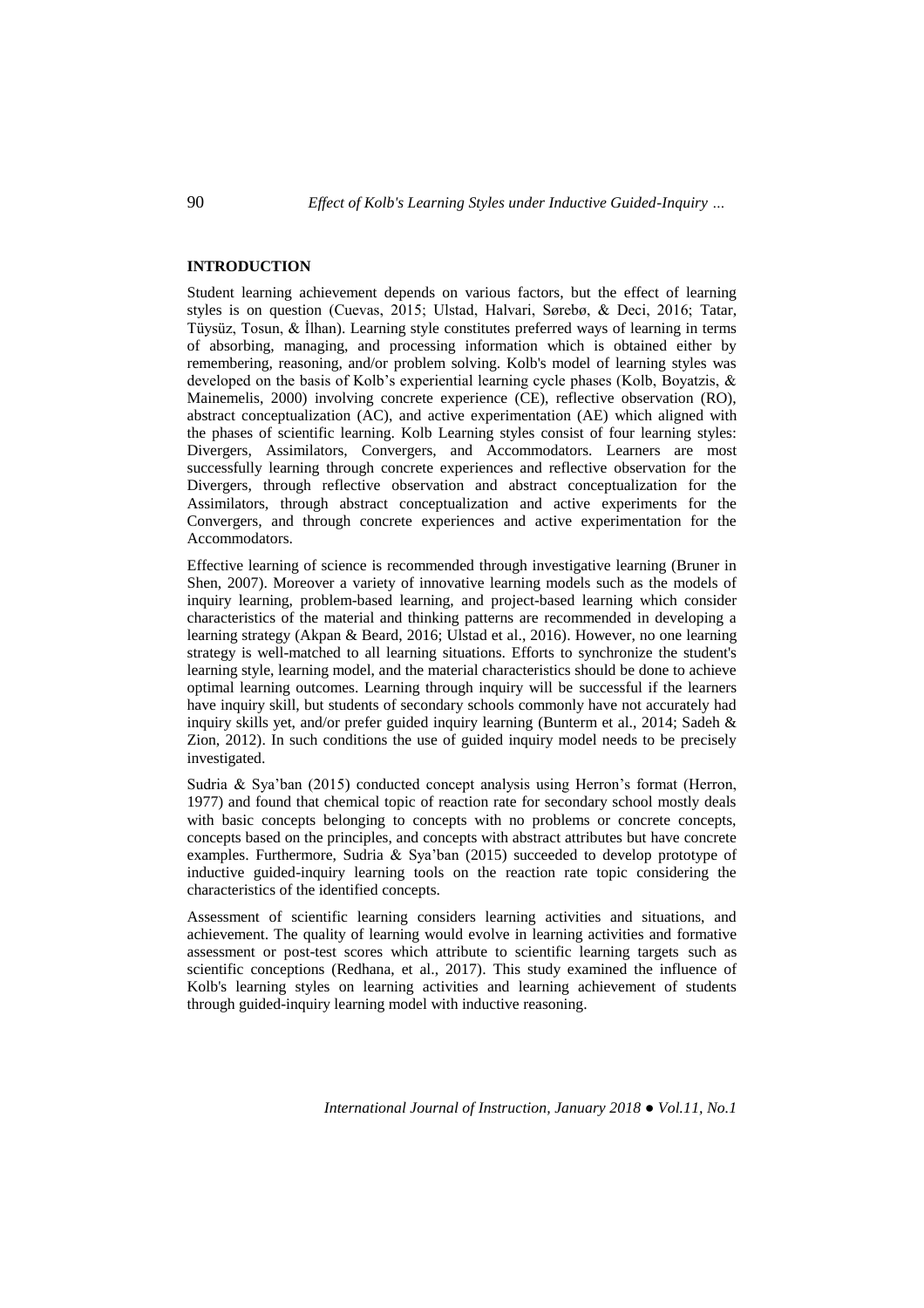### **REVIEW OF LITERATURE**

Learning strategy should facilitate learners with different learning styles. A learning style refers to the preferred ways to learn such absorbing, processing, and managing information either by remembering, reasoning, and/or problem solving. Kozhevnikov (in Rogowsky, Calhoun, & Tallal, 2015) reviewed that cognitive learning styles represent heuristics and based on which individuals can be grouped with respect to regulatory function they apply to multiple levels of information processing from perceptual to metacognitive. Learning style is a combination of how learners absorb and then organize information.

Although the theoretic supports on validity and reliability of Kolb's learning style inventory (LSI) were criticized, the Kolb's learning style model is widely accepted. Kolb's learning style model consists of four operationally defined learning styles that are Diverger, Assimilator, Converger, and Accommodator. Kolb learning styles were developed on the basis of the Kolb experiential learning cycle which is illustrated in a Cartesian diagram (Kolb, Boyatzis, & Mainemelis, 2000). The vertical axis presents the phases of the knowledge acquisition as a continuum from concrete experience (CE) at the bottom to abstract conceptualization (AC) at the top, while the horizontal axis presents the phases of the knowledge transformation as a continuum from reflective observation (RO) at the right hand to active experimentation (AE) at the left. The Kolb learning cycles enable students to build the knowledge, skills, values, and attitudes (Kolb & Kolb, 2005).

The nature of Kolb's learning style indicates the preferences of learning activities characterized by two consecutive phases of the Kolb's learning cycle or resembles a quadrant. The Diverger, Assimilator, Converger, and Accommodator assign the quadrant between CO and RO phases, RO and AC phases, AC and AE phases, and AE and CE phases respectively. The nature of Kolb's learning styles are described in many references (Kolb, Boyatzis, & Mainemelis, 2000; Kolb & Kolb, 2005; Koob & Funk, 2002; Ilnicki-stone, 2012). Divergers prefer to learn through living alone in a concrete world and then transform their experiences through reflective observation. Assimilators prefer to learn through the analysis of concrete phenomena of reflective observation and then make an association or assimilation to create understanding. Convergers prefer to learn from abstract conceptual knowledge and then transform what they have learned into active experiment. Accommodators prefer a combination of concrete experience or feeling and active experiments or doing. They tend to gain knowledge through living alone in a concrete world and transform their experiences into active experiment.

The scientifically aligning phases of the Kolb's experiential learning cycle and its concern on cognitive maturity (Hudak & Anderson in Koob & Funk, 2002) makes it appropriate for science learning. There are six specific propositions supporting Kolb's learning styles namely: learning (1) is best conceived as a process, (2) is a continuous process grounded in experience, (3) requires the resolution of conflicts between dialectically opposed modes of adaptation to the world, (4) is a holistic process of adaptation, (5) involves transaction between the person and environment, and (6) is the process of creating knowledge (Kolb in Koob & Funk, 2002).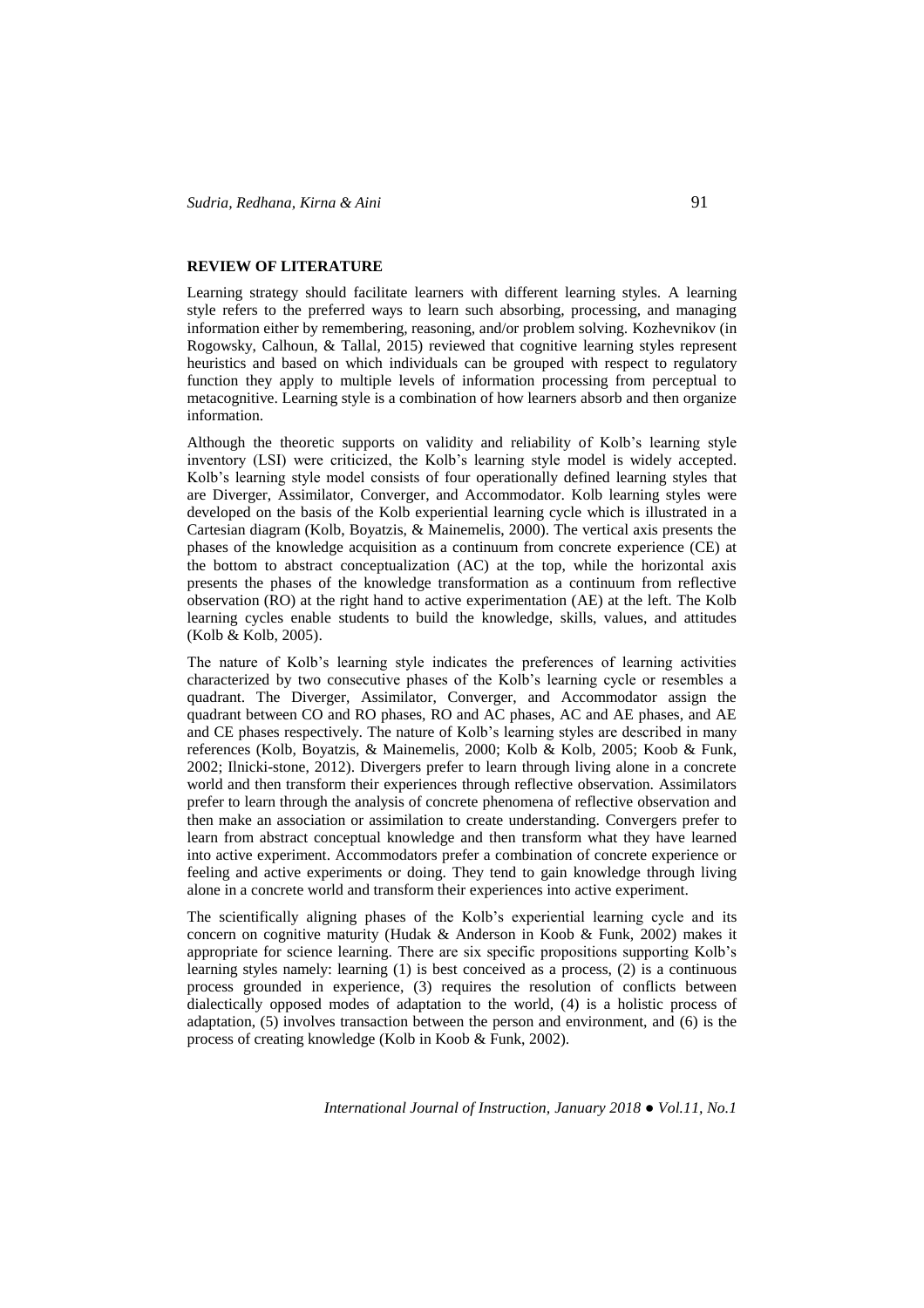Some factors may affect the learning styles such as the level of cognitive development of students or grade, habits of thinking patterns that have been formed, conception types which are constructed, and frequent use of a learning model, and other contextual factors such as life experiences and socio-environment of the school (Kolb & Kolb, 2005). Student academic capacity input might be related to the maturity level of cognitive development on the students. A shift in the learning style would be influenced by the success of students undergoing the cognitive development phases (Piaget, 1953). Visual and kinesthetic learning styles were rather dominant than auditory learning style at elementary school.

The basic patterns of inductive and deductive reasoning could also be considered in assessing the Kolb's experiential learning cycle and Kolb's learning styles. Inductive reasoning starts with concrete examples, while deductive reasoning starts with a concept or abstraction (Thomond, 2004). The entire Kolb's experiential learning cycle mainly involves two consecutive reasoning episodes (Sudria, 2016). First, building generalization deals with inductive reasoning through concrete experience, reflective observation and abstract conceptualization phases. Second, verifying the generalization/knowledge which has been constructed involves deductive reasoning through abstract conceptualization and active experimentation phases. Although both reasoning patters apply contrast thinking patterns, they are complementary if inductive reasoning is consistently applied during the entire knowledge generating episode and deductive reason is consistently applied during the entire verification episode of the generalizations. Otherwise, inconsistency of both reasoning patterns in each episode for commencing learners of scientific learning will promote root learning (Sudria, 2016).

Chemistry is a science that studies material and its changes via three levels of understanding of macroscopic, sub-microscopic, and symbolic levels (Gabel, 1999; Johnstone, 1991; Sevian & Talanquer, 2014). From the sub-microscopic chemical aspects, such atomic or molecular structure and distribution reveal macroscopic phenomena of a matter and its represented symbol. The connection among the three levels challenges a learner to think and investigate (Gabel, 1999), and requires right exercises since the beginning of meaningful learning in chemistry , otherwise it would be a problem for commencing students (Sudria, 2006). Reaction rate is a topic for secondary school Chemistry which should deal with the three levels of understanding.

No learning model matches to all learning situations. Inquiry learning model is recommended for learning through invention. Guided inquiry is one of the various inquiry learning models which mainly consists of five steps, namely observation, manipulation, generalization, verification and application (Vishnumolakala, Southam, Treagust, Mocerino, & Qureshi, 2017; Fay, Grove, Towns, & Bretz, 2007; Martin-Hansen, 2002). Guided inquiry provides guidance in formulating investigative questions and/or other phases if required commonly for learners whose inquiry skill has not committed or established (Banchi, H., Bell, 2008; Wenning & Khan, 2011; Shen, 2007; Kuhlthau, 2010; Dounas-Frazer & Reinholz, 2015; Vishnumolakala et al., 2017). Learning performances such as observing of investigation pursuing phenomena, formulating investigative questions, and designing investigative experiments are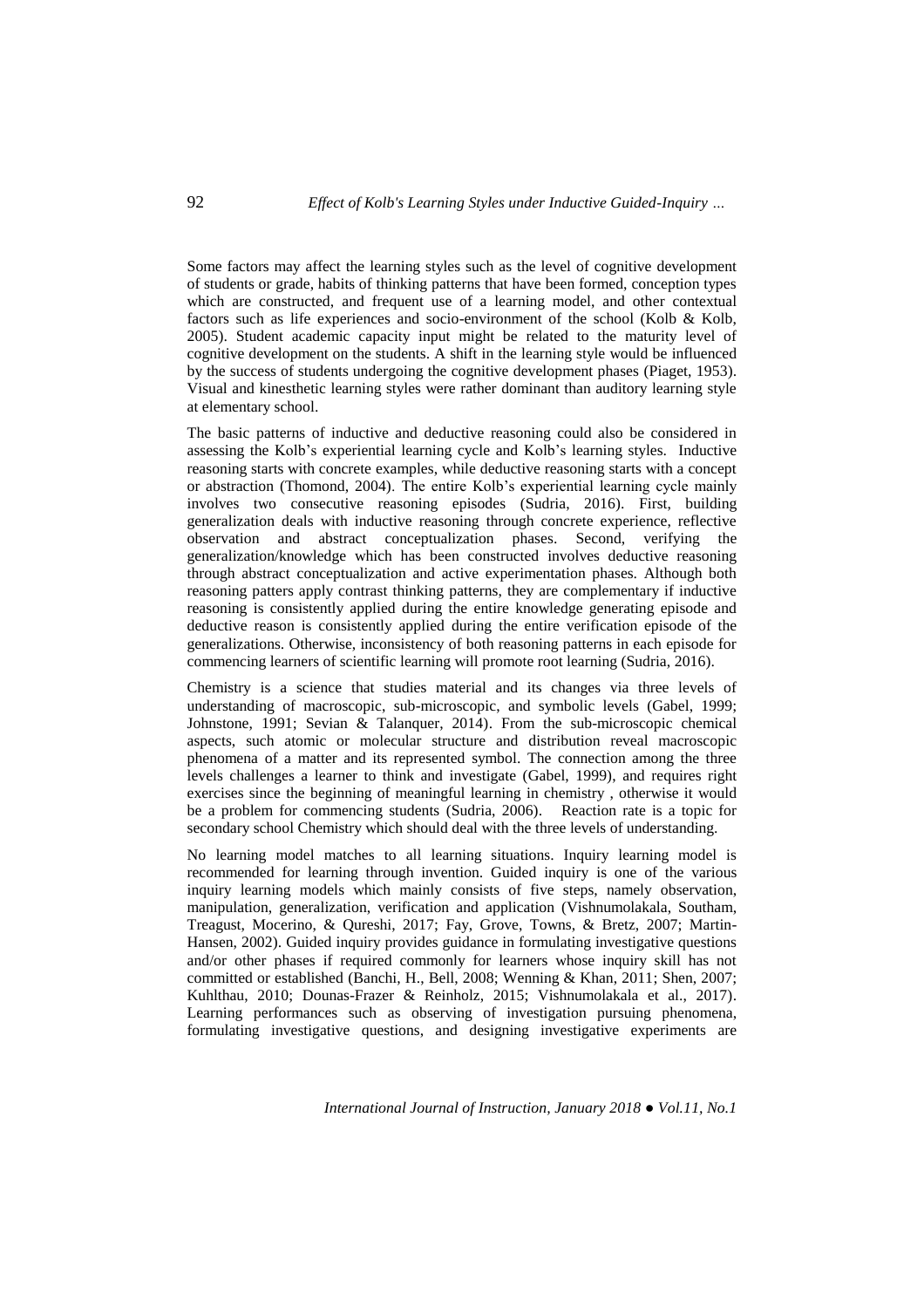important roles of inquiry or scientific skills. Implementation of guided inquiry will train students to develop skills of scientific learning, then optimize the conduction of the Kolb's experiential learning cycle as the basis of Kolb's learning styles.

#### **METHOD**

This comparative study was conducted at a secondary public school of SMAN 1 Singaraja in Bali, Indonesia. The school consistently has good academic student input based on national testing results. Samples involved the entire students of five science classes taken by cluster sampling from the whole nine science classes of the population. This study required several learning data under implementation of inductive guidedinquiry learning model. This study involved recording learning activities under inductive guided-inquiry learning, identification of the students' learning styles according to Kolb's model, and then comparing students' post-test scores among the identified learning styles of the students. The learning styles and post-test scores of the students were recorded at the end of the whole four learning units, while learning activities were recorded along the learning processes under the implementation of inductive guidedinquiry learning.

Lessons are normally conducted in each class under the implementation of inductive guided-inquiry learning, and the learning style of the groups were assigned at the end of the whole implemented lessons of four units. Groups with different learning styles would be in same classes. Learning content is limited to the topic of the chemical reaction rate which included four learning units (P1, P2, P3, &P4). The learning units mainly involved defining of reaction rate based on a computer-based animated experiment for P1, laboratory work on factors affecting reaction rates for P2, collision theory using experiment data recorded at P2 for learning unit 3, and reaction rate applications on society through discussion for P4. Each learning unit used inductive guided-inquiry model developed by Sudria (2015). The model followed five steps of a learning cycle that were observing of investigation pursuing phenomena, questioning, collecting data, associating and communicating. Each learning unit was equipped with learning tools which consisted of lesson plans, worksheets, learning text of the topic, and assessment of learning.

Learning performances of observing, questioning, and designing experiments were recorded through worksheet documents. In addition, laboratory work performances were also observed using scoring rubric guidance at learning units of P1 and P2. Laboratory skills were limited to observing and using laboratory equipment and chemicals. Assessment of cognitive achievement was recorded via a post-test at the end of P4 for the whole content of the reaction rate topic using a cognitive test. Student perceptions regarding the overall aspects of learning were also collected at the end of lesson P4 through a questionnaire applying four perception categories that are strongly agree (SA), agree (A), disagree (D), and strongly disagree (SD).

The learning styles of the students were collected using Kolb's learning style inventory (LSI) adapted by Ilnicki-stone (2012) for Chemistry Class. The adapted Kolb's LSI on Chemical learning had the reliability coefficient of  $0.74$  (n = 322) at the beginning of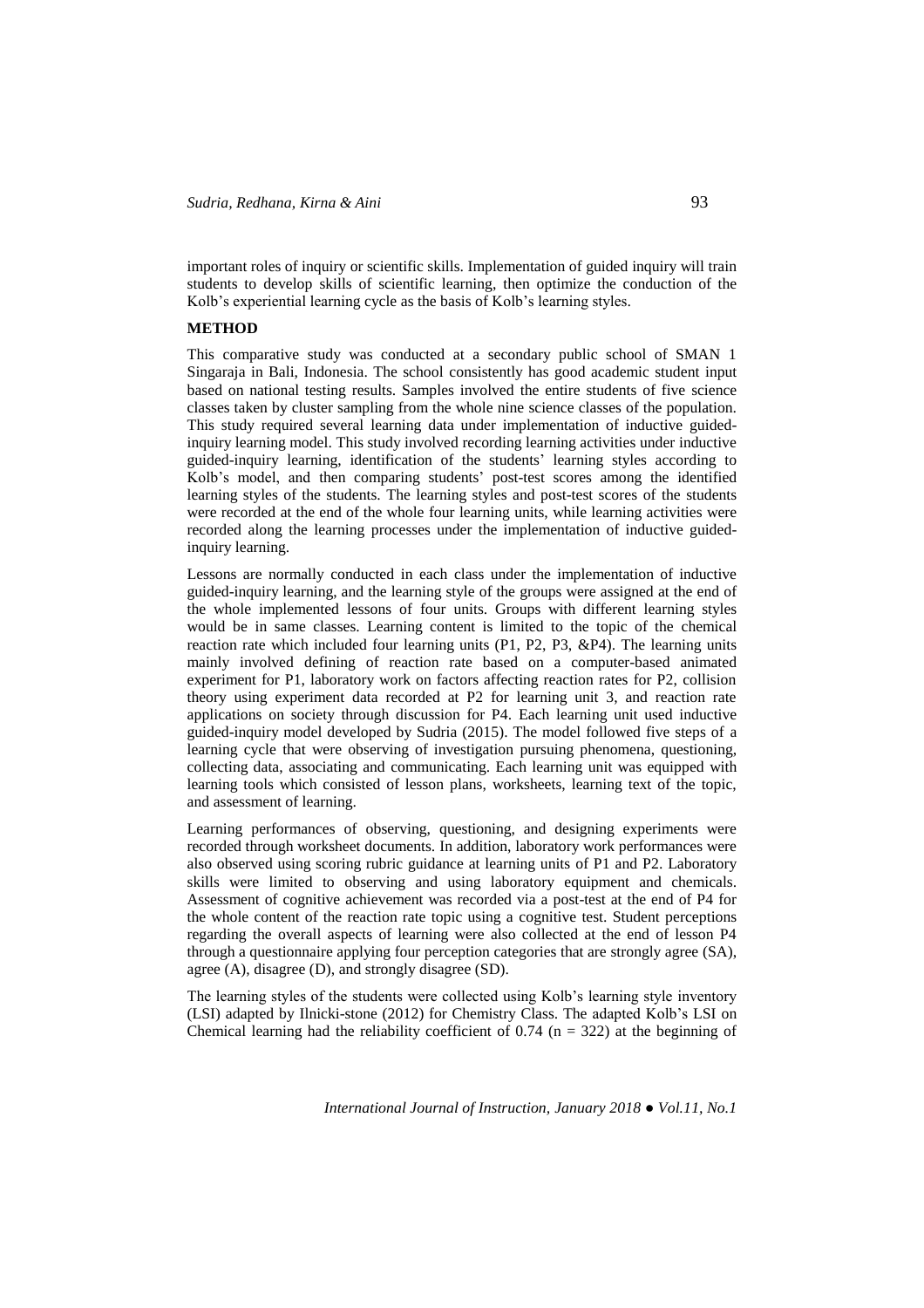2012 and 0.84 ( $n = 337$ ) at the end of 2012 (Ilnicki-stone, 2012). The translation in Indonesian version of the Kolb's LSI was used in our research. The students put their priority order of preferences into the four scales of which score 4 for the most preferred to score 1 for the least preferred. The preference scores of CE, RO, AC, and AE of each student were assigned to his/her learning style. The learning style of a student was determined by plotting his/her AE-RO and AC-CE scores in the Cartesian diagram of the experiential learning cycle. The students assigned in the quadrant between CE and OR were Divergers, between OR and AC were Assimilators, between AC and AE were Convergers, and between AC and CE were Accommodators (Kolb & Kolb, 2005). The percentages of the students belonging to every learning style, then to the whole distribution showed the learning style profile of students of the samples or the population.

The post-test scores were collected using a cognitive test developed by Sudria (2015). The test consisted of 20 multiple choice items with reliability coefficient of 0.65 and 5 essay items with reliability coefficient of 0.68. The overall scores weighed 60% for the total multiple choice items and 40% for the total essay items. The effect of the learning styles on cognitive achievement was analyzed using one-way ANOVA followed by Scheffé's post hoc test if the significant effect is found. The post-test scores of student's cognitive achievement was the dependent variable, while the Kolb's learning style model which consists of the four learning styles was the independent variable under inductive guided-inquiry learning condition. After that, the data of students in each learning style category were completed with their learning activities scores that had been recorded along with the learning process in order to describe learning activities as the support of the gained cognitive achievement of the students for each learning style type.

## **FINDINGS**

All students of five sample classes completed and returned the Kolb's LSI, and showed that the distribution of students were 21 or 17.5% Divergers, 36 or 30,0% Assimilators, 43 or 35.8% Convergers, and 20 or 16,7% Accommodators. The four learning styles resembled a normal distribution.

Almost all of students of the samples fully followed the inductive guided-inquiry learning and all of them undertook the post-test. A summary of one-way ANOVA results of the effect of the learning styles on the cognitive learning achievement is presented in Table 1.

| The summary of the one-way ANOVA results |                |     |             |       |       |
|------------------------------------------|----------------|-----|-------------|-------|-------|
| Result                                   | Sum of Squares | df  | mean Square |       | Sig.  |
| Between Groups                           | 1633.042       |     | 544.347     | 5.017 | 0,003 |
| Within Groups                            | 12587.255      | 116 | 108.511     |       |       |
| Total                                    | 14220          | 119 |             |       |       |

Table 1 The summary of the one-way ANOVA results

The ANOVA results indicated that learning styles influenced cognitive achievement with significance of 0.003. As the significance of the effect was lower than the accepted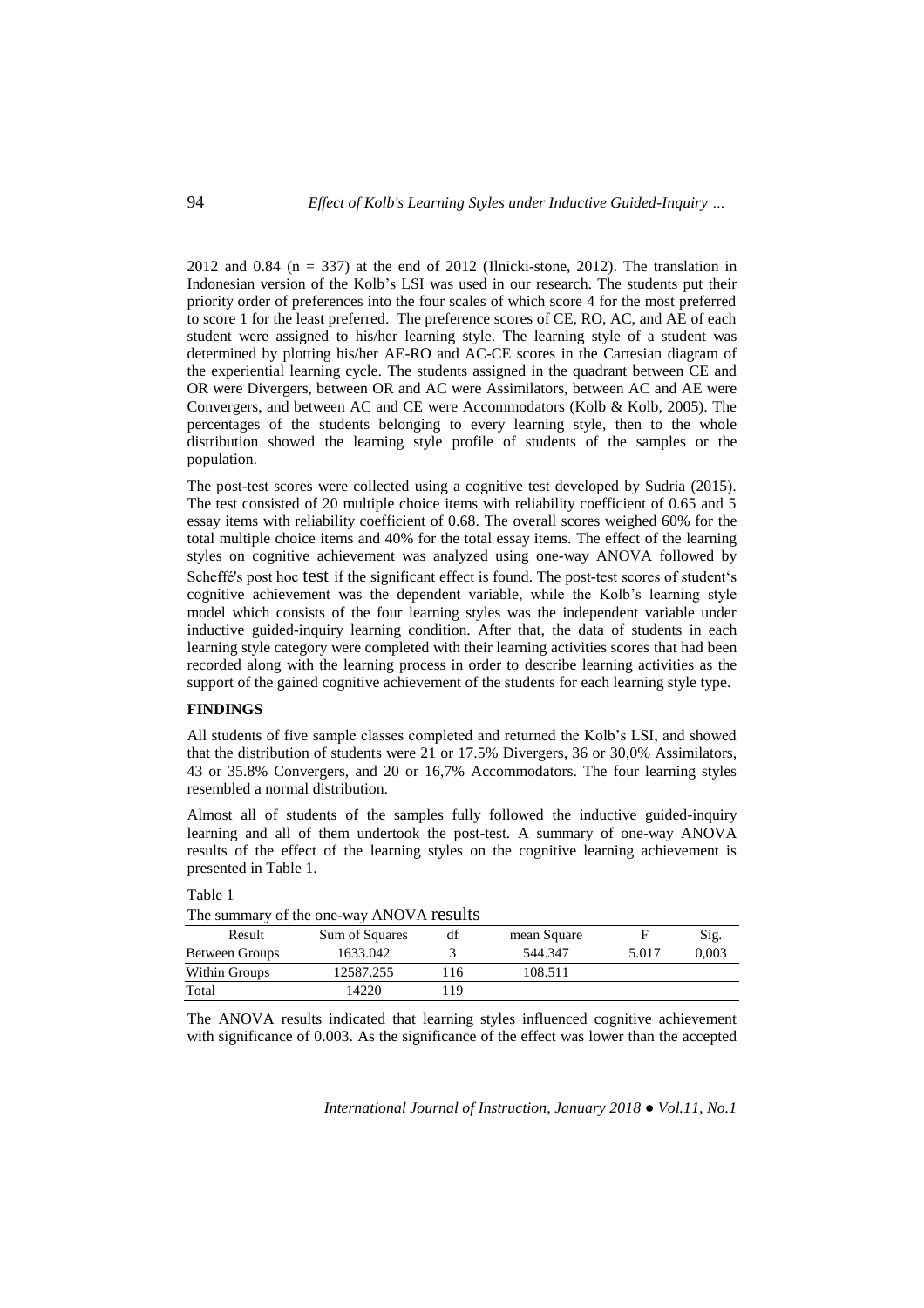significance of 0,05, then Scheffé's post hoc test gave results as shown in Table 2. The Scheffé's post hoc test results showed that only the post-test scores of students with converger learning style were significantly better than the post-test scores of the students with accommodator learning style.

Table 2

| Learning Styles (I) |              | Learning Styles (J) Mean Difference (IJ) | Std. Error | Sig.  |  |
|---------------------|--------------|------------------------------------------|------------|-------|--|
| Assimilator         | Converger    | $-0.90841$                               | 2.35323    | 0.985 |  |
|                     | Diverger     | 6.60405                                  | 2.86031    | 0.155 |  |
|                     | Accommodator | 7.84133                                  | 2.90512    | 0.069 |  |
| Converger           | Assimilator  | 0.90841                                  | 2.35323    | 0.985 |  |
|                     | Diverger     | 7.51246                                  | 2.77321    | 0,067 |  |
|                     | Accommodator | 8.74974                                  | 2.81941    | 0,026 |  |
| Diverger            | Assimilator  | $-6.60405$                               | 2.86031    | 0.155 |  |
|                     | Converger    | $-7.51246$                               | 2.77321    | 0,067 |  |
|                     | Accommodator | 1.23729                                  | 3.25465    | 0.986 |  |
| Accommodator        | Assimilator  | $-7.84133$                               | 2.90512    | 0.069 |  |
|                     | Converger    | $-8.74974$ *                             | 2.81941    | 0,026 |  |
|                     | Diverger     | $-1.23729$                               | 3.25465    | 0.986 |  |

Summary of theScheffé's post hoc test results

Learning activity data of scientific performances of (a) observing of investigative generating phenomena, (b) formulating investigative questions, and (c) designing investigative experiments were recorded during the four consecutive learning units of P1 to P4. The activity scores were assigned to the student activities recorded in the applied worksheets P1 to P4 as presented in Figure 1.

The figure shows that observing investigative generating phenomena consistently improved from poor to good performances for the all of learning styles along the four learning units. In addition, the students of Convergers and Assimilators slightly improved along the whole learning processes both for questioning and designing experiments, but for the Divergers and Accommodators only improved at P2 and then remained at poor performances at P3 and P4 for both questioning and designing experiments. All learning styles showed performance improvement at P2 which applied concrete work of laboratory experiment of factors affecting reaction rate.

The learning process only involved laboratory work performances or psychomotor skills in P1 and P2 units as only P1 and P2 applied laboratory works, while P3 and P4 were conducted through discussions. Although P1 used computerized animation of measuring gaseous reaction product along with time of the chemical reaction took place. Laboratory performance recordings were limited to observing, using laboratory equipment and chemicals, and communicating skills. The average performance scores of the laboratory are presented in Table 3. Overall the average psychomotor skills were very good with an average score of 4.26 out of the maximum score of 5.00. The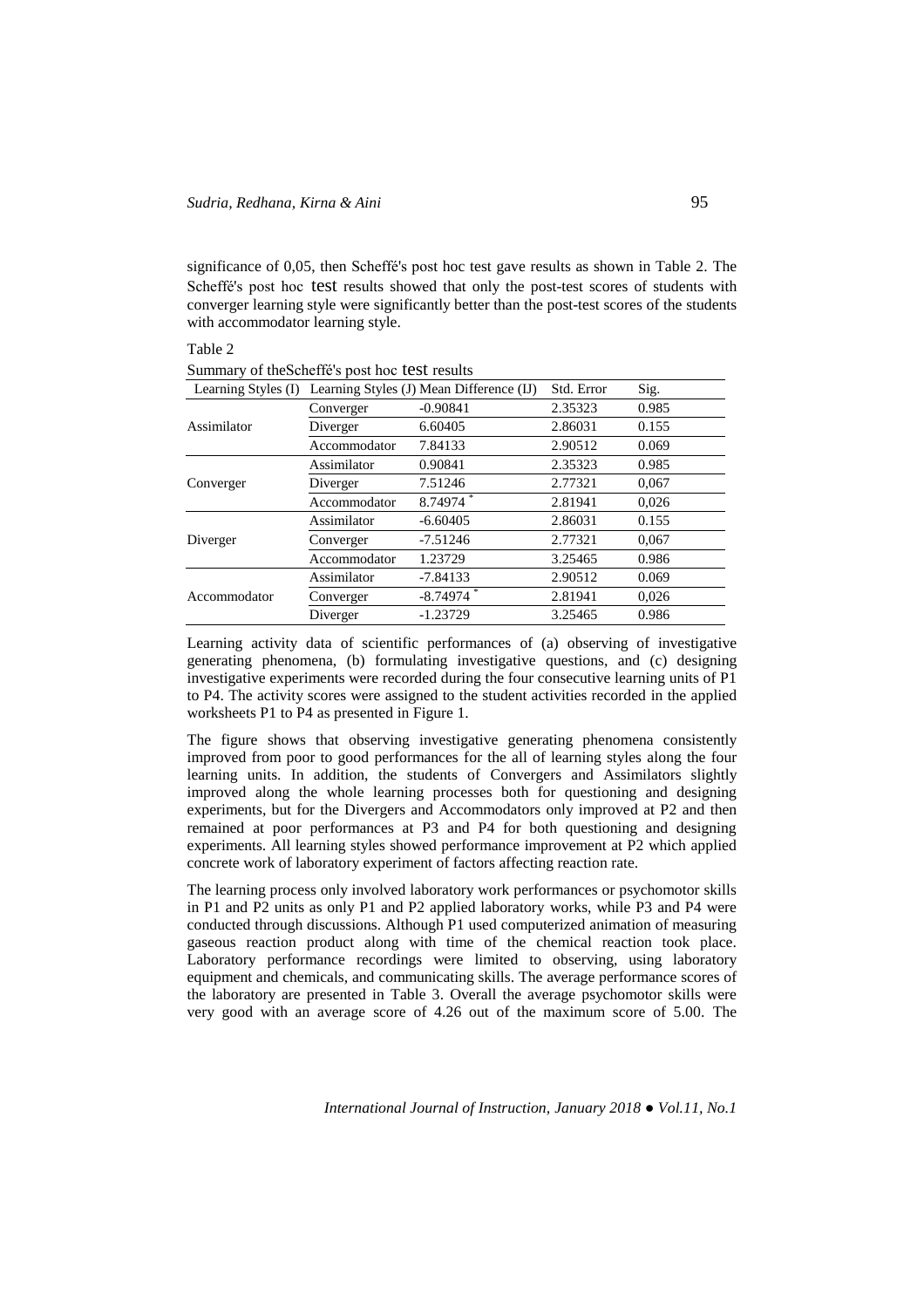Convergers and Assimilators gained slightly better performances than Divergers and Accommodators.

 $\overline{4}$ 

Average score

 $\ddot{\theta}$ 





(a) Observing performance of students (b) Questioning performance of students

 $\ddot{\phantom{0}}$ 

 $\frac{2}{\text{Lesson unit}}$ 

liverger

ssimilator

comodato

onverger

(c) Experiment designing performance of students

## Figure 1

The developing scores of student's observing, questioning, and designing experiment along the four consecutive learning units P1 to P4.

|--|--|

| Conversion laboratory student performance scores |  |  |  |
|--------------------------------------------------|--|--|--|
|--------------------------------------------------|--|--|--|

| No. Learning styles  | Numbers of Students Average score Category |      |           |
|----------------------|--------------------------------------------|------|-----------|
| Diverger             |                                            | 4.09 | Very good |
| Assimilator          | 36                                         | 4.23 | Very good |
| Conveger             |                                            | 4.25 | Very good |
| Accommodator         | 20                                         | 4.07 | Very good |
| Overall performances |                                            | 416  | Very good |

The percentages of students whose perceptions on the whole worksheets, process skills, understanding of concepts, and experiences of the inductive guided-inquiry learning were collected at the end of P4 are presented in Table 4. The perception category ranged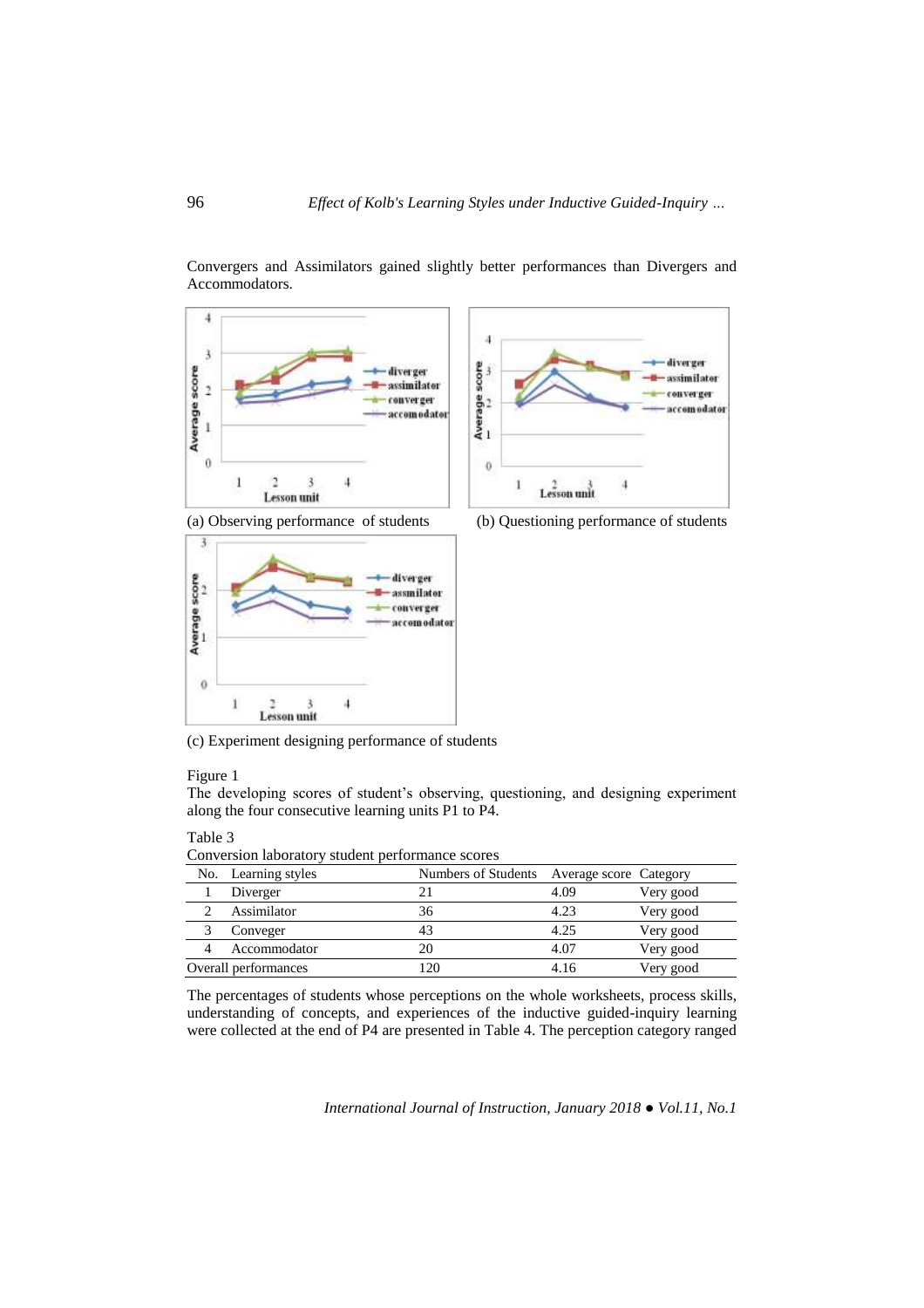from strongly agree (SA), agree (A), disagree (D), and strongly disagree (SD). Above 80% of the students of every learning style gave agreement  $(SA + A)$ . The Divergers and Convergers gave slightly higher agreement toward the learning aspects of inductive guided-inquiry learning with percentages of 91.7% and 88.1% respectively.

#### Table 4

Percentage distribution of student's perception categories toward several aspects of inductive guided-inquiry learning

| Aspects and<br>perception categories |        | Learning styles |              |              |               |         |
|--------------------------------------|--------|-----------------|--------------|--------------|---------------|---------|
|                                      |        | Divergers       | Assimilators | Convergers   | Accommodators | Average |
|                                      | % SA   | 21.83           | 9.83         | 19.89        | 25.56         | 19.28   |
| Worksheets                           | $\%$ A | 64,32           | 72.44        | 67.18        | 57.99         | 65.48   |
|                                      | % D    | 18.25           | 15.35        | 11.65        | 13.67         | 14.73   |
|                                      | %SD    | $\Omega$        | 2.37         | 1.28         | 3.79          | 1.86    |
|                                      | % SA   | 32.18           | 14.51        | 23.59        | 25.16         | 23.86   |
| Process skills                       | % A    | 60.94           | 70.05        | 67.4         | 64.05         | 65.61   |
|                                      | $\%$ D | 6.88            | 14.02        | 8.75         | 10.31         | 9.99    |
|                                      | %SD    | $\mathbf{0}$    | 0.7          | 0.26         | 0.49          | 0.36    |
|                                      | % SA   | 29.86           | 14.05        | 24.18        | 17.99         | 21.52   |
| Conceptual                           | % A    | 66.37           | 73.26        | 62.51        | 65.4          | 66.89   |
| learning                             | % D    | 3.77            | 10.81        | 13.31        | 16.62         | 11,13   |
|                                      | %SD    | $\overline{0}$  | 2.36         | $\mathbf{0}$ | $\mathbf{0}$  | 0.59    |
| Experience<br>for students           | % SA   | 25.56           | 17.89        | 23.96        | 24.63         | 23.01   |
|                                      | % A    | 65.54           | 64.33        | 63.83        | 55.21         | 62.23   |
|                                      | $\%$ D | 8.57            | 16.38        | 10.65        | 19.95         | 13.89   |
|                                      | %SD    | 0.24            | 1.95         | 1.56         | 0.2           | 0.99    |
| Average                              | % SA   | 27.38           | 14.07        | 22.9         | 23.09         | 21.86   |
|                                      | % A    | 64.29           | 70.02        | 65.23        | 60.66         | 65.05   |
|                                      | % D    | 9.37            | 14.14        | 11.09        | 15.14         | 12.44   |
|                                      | %SD    | 0.06            | 1.85         | 0.77         | 1.12          | 0.95    |
| Average% $(SA + A)$                  |        | 91.67           | 84.09        | 88.13        | 83.75         | 86.51   |

## **DISCUSSION**

This study identified the numbers of the students of SMAN 1 Singaraja of the eleventh grade Science students who belonged to Convergers, Assimilators, Divergers, and Accommodators which were 35.8%, 30.0%, 17.5%, and 16.7% respectively. Convergers and Assimilators were dominant. It showed that the students of SMAN 1 Singaraja mostly prefer to learn through thinking and theoretical and applicative learning. The results were consistent with the learning styles identified by Swari (2015) that the same secondary school and SMAN4 Singaraja which had relatively better academic input in Singaraja were dominantly of Convergers, but with no concern with learning model applied. Moreover, Swari (2015) found that other secondary schools in Singaraja (SMAN 2, SMAN 3, and the private schools) were different in which the Divergers and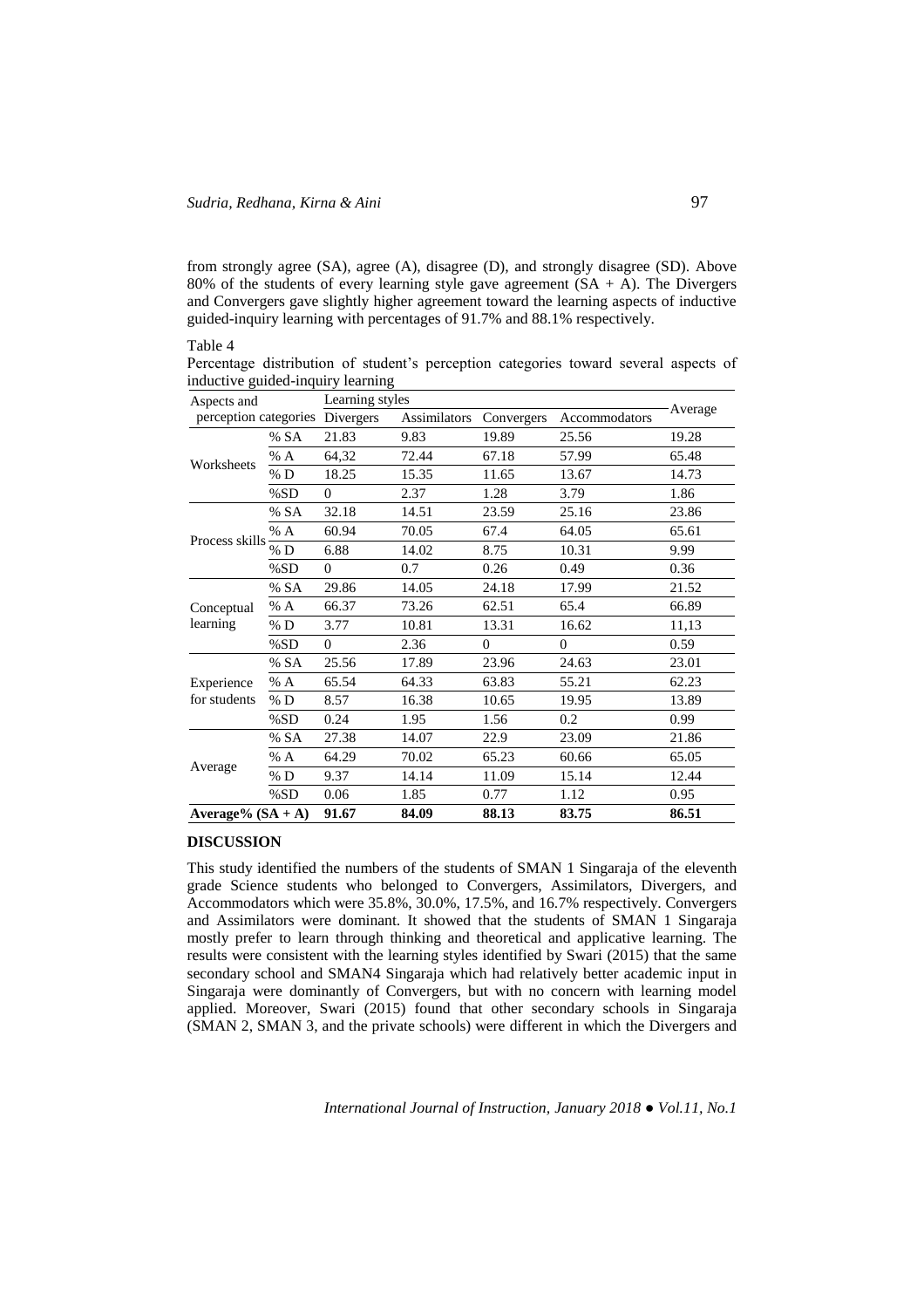Assimilators were dominant, the same as what was found at secondary schools in Kerinci (Latisma, 2015). Other different findings showed that while the majority of Divergers and Accomodators were at the secondary school of SMA Bae Kudus (Marningsih, 2012), the majority of Assimilators at Dental Students (Hosseini, Amery, Emadzadeh, & Babazadeh, 2015), and the majority of Convergers in Chemistry Courses were at first and second grade at Brock University, Ontario (Ilnicki-stone, 2012) with significant majority of abstract conceptualization (AC) over concrete experience (CE) and no significant difference was among active experience (AE) and reflective observation (RO). The dominance of different learning styles among secondary schools of SMAN 1 and SMAN 4 from the other secondary schools in Singaraja was likely to be influenced by the academic input of students. In fact, the SMAN 1 and SMAN 4 Singaraja had better academic input than the other senior high schools in the Singaraja city. It showed that high academic abilities tend to have a converger learning style. Input academic ability which represented cognitive development affects the distribution of learning styles in each school (Susilo, 2006).

This more controlled study found that learning styles affected the cognitive learning achievement, that is only Corvergers gained significantly higher average scores on cognitive than Accommodators. This finding was consistent with Kolb's comment that Convergers are able to use the ability of abstraction and apply theory well (Kolb in Kolb & Kolb, 2005). It might be due to the fact that Convergers already have a high level maturity in cognitive development with respect to Piaget's theory of cognitive development (Koob & Funk, 2002). Ilnicki-stone (2012) found significantly positive correlation between AC-CE and final course grade for both Introductory Chemistry and General Chemistry courses. This is associated with the nature of chemical learning abilities that are abstract and the ability to understand the usefulness of the practice of chemistry concepts in everyday life.

This study also revealed that it was difficult to make the existence of Assimilators' dominance over Convergers via rather concrete situation of inductive guided-inquiry learning in well academic input of secondary schools. Even though Kolb& Kolb (2005) and Koob (2002) mentioned that Convergers prefer inductive reasoning, due to the naturally cognitive maturity of Convergers. The increase of assimilator population that could be promoted by the implementation of well inductive learning would be followed by promotion of the Assimilators to the Convergers as cognitive maturity promotion which decreases the assimilator population. This study showed both Assimilators and Convergers steadily improved in observing, questioning, and designing skills of inductive or tentative experiments, although Convergers prefer deductive reasoning (Koob, 2002). The improvement was just only from poor to good category in observing and questioning skills, but they were still poor in designing skill which implied the perquisite inquiry skills that they had not mastered yet. Beside the possibility of promoting learning styles, inductive guided-inquiry learning is fruitful to improve the scientific skills. However, Divergers and Accommodators require more intensive guidance, especially in formulating investigative questions and designing experiments. Skills of using laboratory equipment and chemicals easily improve for all learning styles in inductive guided-inquiry learning.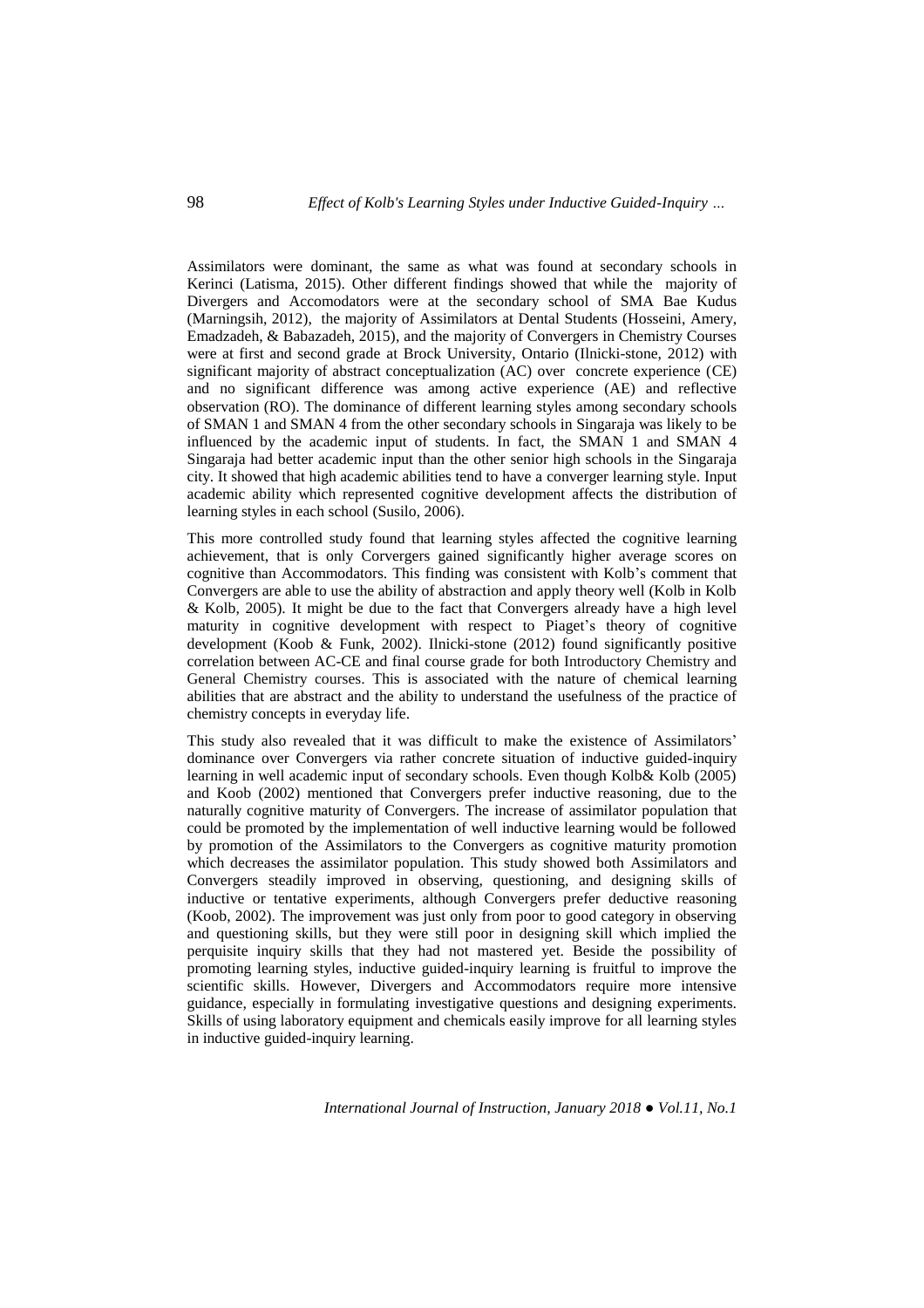The fruitfulness of the inductive guided-inquiry learning is implied from high appreciations, 83.8% to 91.4% of the students strongly agree and agree, and consent to the use of it. Frequent and long term use of the model tends to continuously improve scientific skills and conceptual understanding. There was a wide range of changes in individual students, especially in active experimentation mainly on transforming experience rather than grasping experience in a teacher preparation program (Smith  $\&$ Rayfield, 2017)..

### **CONCLUSION AND SUGGESTIONS**

Under the implementation of inductive guided-inquiry learning model, the Kolb's learning styles of the eleventh grade Science students of the secondary school with a good academic input influenced the students' scientific learning activities and achievement. Unlike the Divergers and Accommodators, the Convergers and Assimilators showed steady performance improvement on observing, questioning, and designing experiment. While the Divergers and Accommodators showed improving performances of observing, questioning, and designing experiments dealing with the only on concrete works or laboratory proving activities. Kolb's learning styles under the implementation of inductive guided-inquiry learning model influenced the cognitive learning achievement, but only Convergers gained higher post-test scores than Accommodators.

Worthwhile finding, all students with all learning styles showed very good performances in using laboratory equipment and chemicals under inductive guided-inquiry learning. This finding implies that the inductive guided-inquiry learning of chemical topic which involves concrete evidences via laboratory work was fruitful for all learners of all learning styles. This learning situation should be taken as a priority in learning of Chemistry.

The authors would like to thank Prof. H. Ali Saukah, M.A., Ph.D., Drs. Akhsanul In'am, M.N., Ph.D, and Dr. Istadi, S.T., M.T. for their useful comments on the draft resulting this submitted article, and to the IJI's reviewers who have reviewed this article for their useful comments.

#### **REFERENCES**

Akpan, J. P., & Beard, L. A. (2016). Using constructivist teaching strategies to enhance academic outcomes of students with special needs. *Universal Journal of Educational Research*, *4*(2), 392–398.

Banchi, H., & Bell, R. (2008). Many levels of inquiry. *Science and Children*, (October), 26–29.

Bunterm, T., Lee, K., Ng Lan Kong, J., Srikoon, S., Vangpoomyai, P., Rattanavongsa, J., & Rachahoon, G. (2014). Do different levels of inquiry lead to different learning outcomes? A comparison between guided and structured inquiry. *International Journal of Science Education*, *36*(12), 1937–1959.

Cuevas, J. (2015). Is learning styles-based instruction effective? A comprehensive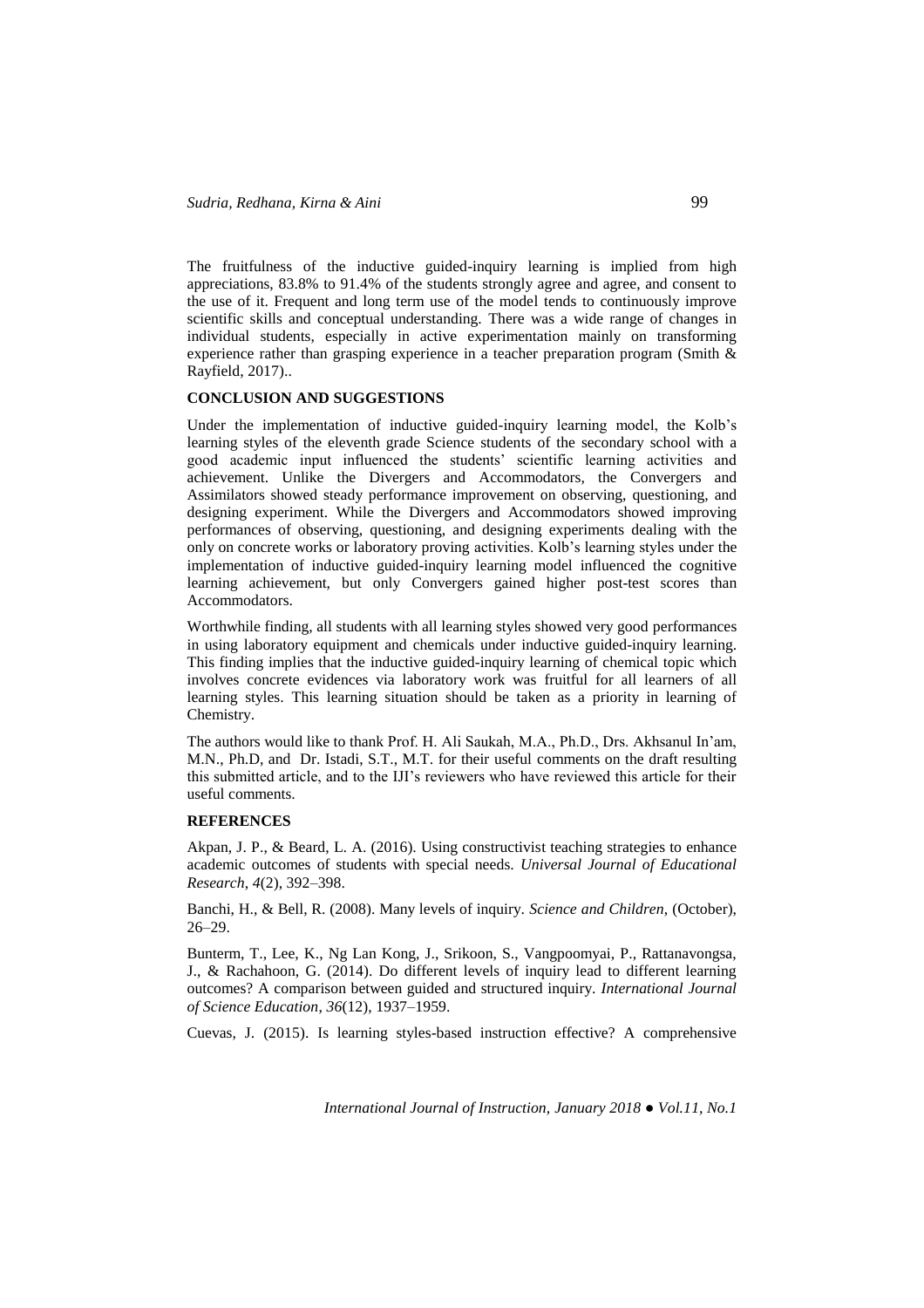analysis of recent research on learning styles. *Theory and Research in Education*, *13*(3), 308–333.

Dounas-Frazer, D. R., & Reinholz, D. L. (2015). Attending to lifelong learning skills through guided reflection in a physics class. *American Journal of Physics*, *83*(10), 881– 891.

Fay, M. E., Grove, N. P., Towns, M. H., & Bretz, S. L. (2007). A rubric to characterize inquiry in the undergraduate chemistry laboratory. *Chem. Educ. Res. Pract.*, *8*(2), 212– 219.

Gabel, D. (1999). "Improving Teaching and learning through chemistry education research: A Look to the Feature". *Journal of Chemical Education. 76,* 548-553.

Herron, (1977). Problems associated with concept analysis, *Science Education*, *6(2)*, 185-199.

Hosseini, S. M., Amery, H., Emadzadeh, A., & Babazadeh, S. (2015). Dental students'educational achievement in relation to their learning styles : A cross-sectional study in Iran.*Global Journal of Health Science*, *7*(5), 152–158.

Ilnicki-stone, E. (2012). How learning styles, chemistry attitudes and experiences, confidence, and demographics correlate with academic success in first and second year chemistry courses. *Thesis* submitted in partial fulfillment of the requirements for the degree of Masters. Rertived 10 Mei, 2016 from degree of Masters. Rertived 10 Mei, 2016 from http://dr.library.brocku.ca/bitstream/handle/10464/4256/Brock\_Ilnicki-Stone\_Elizabeth\_2012.pdf?

In'am, Akhsanul, & Hajar, S. (2017). Learning Geometry through discovery learning using a scientific approach akhsanul. *International Journal of Instruction*, *10*(1), 55–70.

Johnstone, A. H. (1991). Why is science difficult to Learn ?Things are seldom what they seem. *Journal of Computer Assisted Learning*, *7*(June), 75–83.

Kolb, D. A, Boyatzis, R. E., & Mainemelis, C. (2000). Experiential learning theory: Previous research and new directions. *Perspectives on Thinking Learning and Cognitive Styles*, *1*(216), 227–247.

Kolb, A. Y., & Kolb, D. a. (2005). Learning styles and learning spaces : Enhancing experiential learning in higher education. *Academy of Management Learning & Education*, *4*(2), 193–212.

Koob, J. J., & Funk, J. (2002). Kolb's learning style inventory: Issues of reliability and validity. *Research on Social Work Practice*, *12*(2), 293–308.

Kuhlthau, C. C. (2010). Guided inquiry: School libraries in the 21 st century. *School Libraries Worldwide*, *16*(1), 17–28.

Latisma, Dj., Rahmi L.F., & Indang, D. (2015). Trends analysis concept training student learning styles judging from the material in high school Kerinci Colloidal Systems. *Proceedings* of SEMIRATA, 523-532.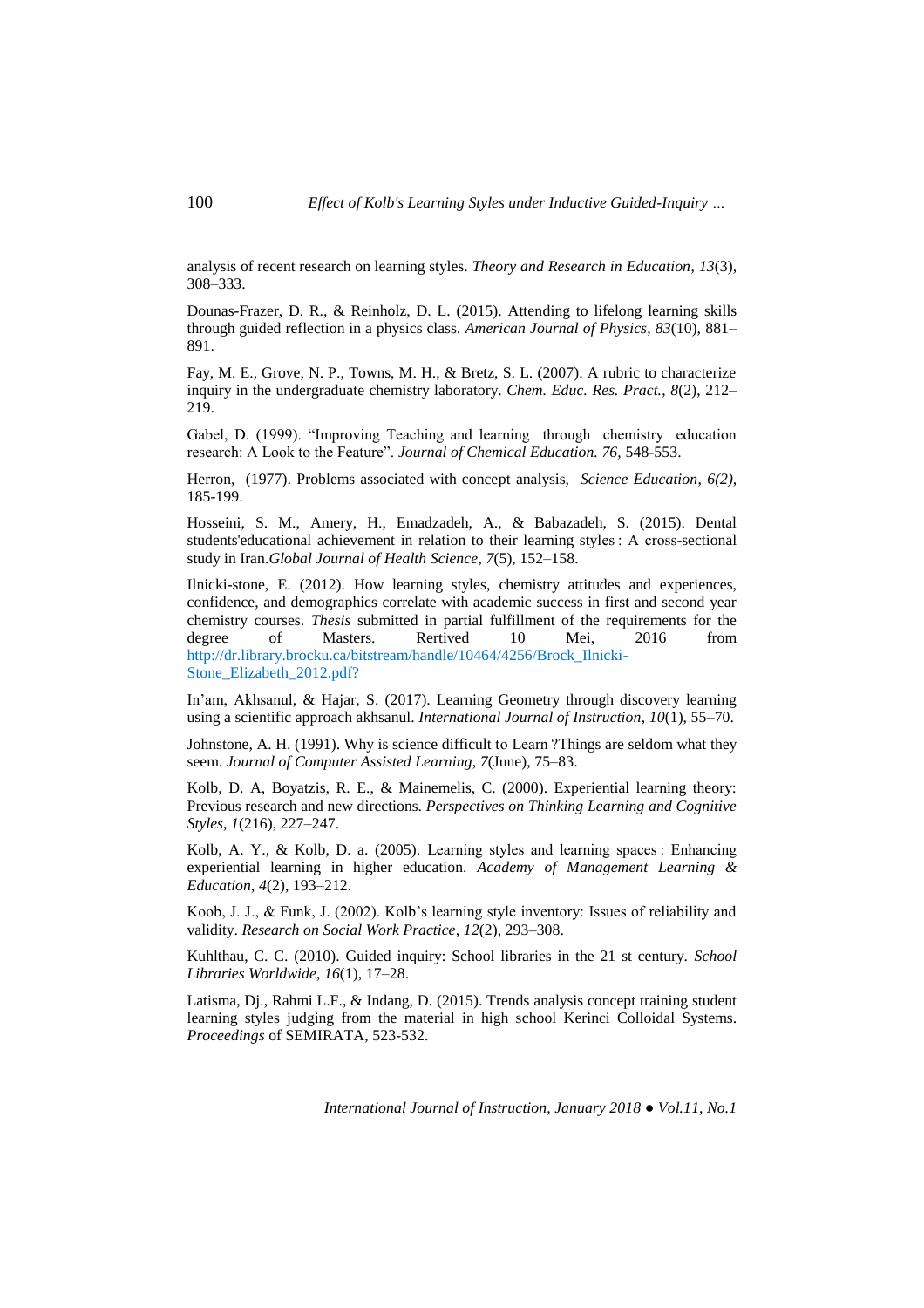Marningsih, T. (2012). Kolb learning styles relationship with student achievement. *thesis*. Retrived 3 March, 2017 from http://repository.uksw.edu/bitstream.

Martin-Hansen, L. (2002). Defining inquiry. *The Science Teacher*, *69*, 34–37.

Piaget, J. (1953). The origins of intelligence in children. *Journal of Consulting Psychology*, *17*(6), 467–467.

Redhana, I. W., Sudria, I. B. N., Hidayat, I., & Merta, L. M. (2017). Identification of Chemistry Learning Problems Viewed from Conceptual Change Model. *Jurnal Pendidikan IPA Indonesia*, *6(2)*, 356-364.

Rogowsky, B. A., Calhoun, B. M., & Tallal, P. (2015). Matching learning style to instructional method: Effects on comprehension. *Journal of Educational Psychology*, *107*(1), 64–78.

Sadeh, I., & Zion, M. (2012). Which type of inquiry project do high school biology students prefer: Open or guided? *Research in Science Education*, *42*(5), 831–848.

Sevian, H., & Talanquer, V. (2014). Rethinking chemistry: a learning progression on chemical thinking. *Chem. Educ. Res. Pract.*, *15*(1), 10–23.

Shen, M. M. (2007). Guided discovery teaching in primary schools to improve learning outcomes evaluated from independence students. *Thesis*. Retrived 27 February, 2017 from https://core.ac.uk/download/pdf/12347311.pdf

Smith, K. L., & Rayfield, J. (2017). Student teaching changed me : A Look at Kolb ' s learning style inventory scores before and after the student teaching experience, *Journal of Agricultural Education, 58(1), 102-117.*

Sudria, I. B. N. (2006). Pengembangan materi pembelajaran kimia di smp dalam rangka pendidikan science for all. *Proseding Seminar Nasional Pendidikan IPA ke-3*. Bandung: Universitas Pendidikan Indonesia.

Sudria, I. B. N. (2016). Pengembangan perangkat pembelajaran saintifik dengan penalaran dasar induktif dan deduktif. In A. Premono, I. W. Sugita, R. Sukarno, & M. A. Akbar (Eds.).*Proseding Konaspi VIII*, 731–740. Jakarta: Universitas Negeri Jakarta.

Sudria I. B. N., & Sya'ban, S. (2015). Pengembangan perangkat pembelajaran dengan pola berpikir induktif dan deduktif untuk pembinaan keterampilan saintifik siswa sekolah menengah. *Research Report*. Singaraja: LPPM Universitas Pendidikan Ganesha.

Susilo, M. J. (2006). Learning styles make smart. Yogyakarta: PINE

Swari, P. P 2015. Learning style analysis of high school students in Buleleng on Chemical education in terms of module Kolb learning styles. *Thesis* (Unpublished). Singaraja: Universitas Pendidikan Ganesha.

Tatar, E., Tüysüz, C., Tosun, C., & İlhan, N. (2016). Investigation of factors affecting students' science achievement according to student science teachers. *International Journal of Instruction*, *9*(2), 153–166.